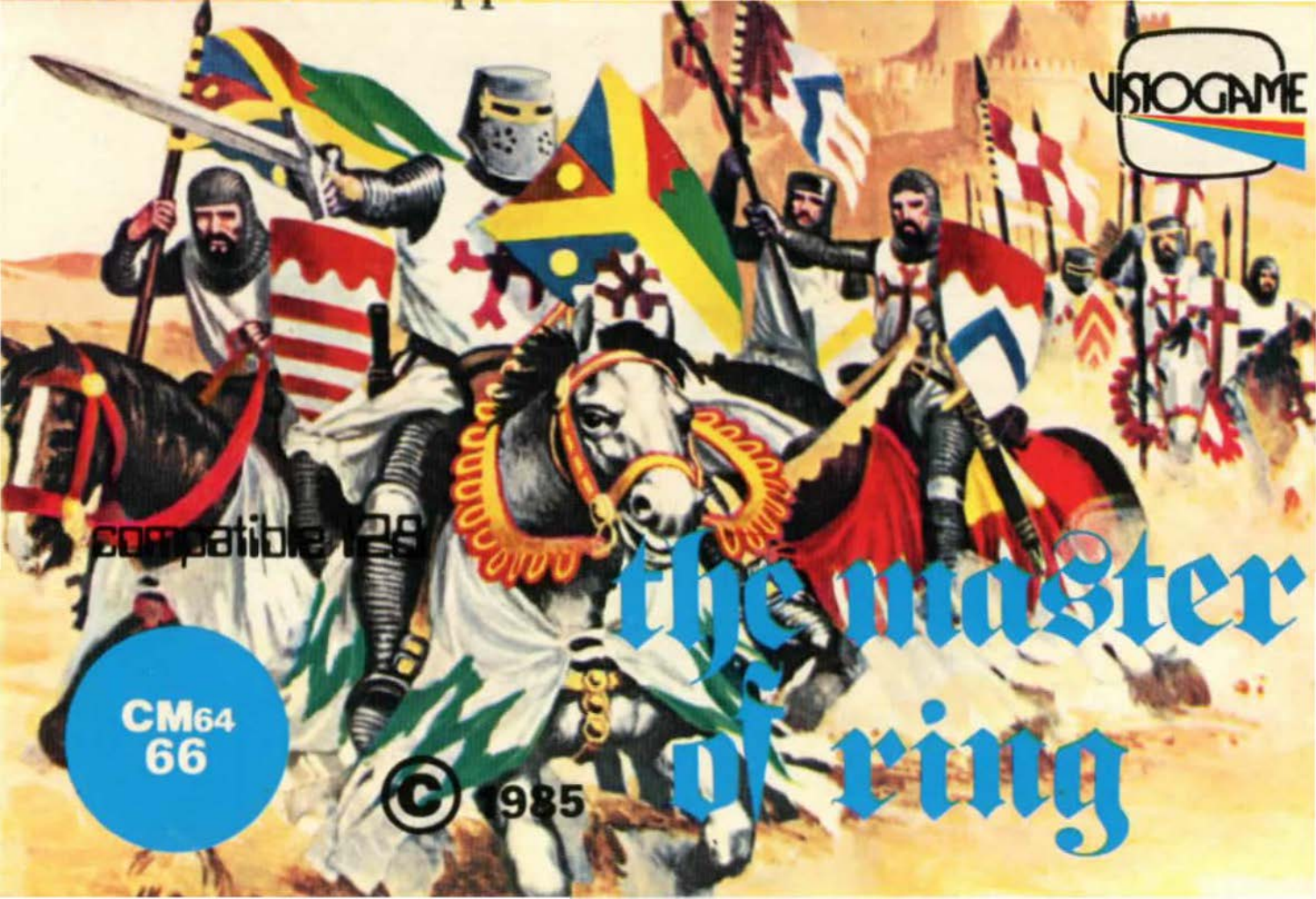## THE MASTER OF RING CM 64

Siete un intrepido cavaliere ed in questa fantastica avventura dovete utilizzando il calcolatore per vedere, combattere e muovervi, andare alla ricerca dell'anello magico del Signore degli Anelli a cui è stato rubato da un perfido mago. Per interagire con il computer potete utiligante muerose parole chiave in incluses qualitimary HEMP, VIVENCORE, 1983, 1983, 1983, 1983, 1983, 1983, 1<br>90, NOREM, SOUTH, EAST, WEST, KILL, QUIT, etc. Per spostaryi potete u-<br>9are le dipreviare con l'iniziale divent LOOK, abbreviabile con L, vi dà la possibilità di vedere l'ambiente in oui vi trovate con la descrizione degli oggetti che vi si trovano. Con la parola chiave JUMP seguita da una direzione potete saltare nella direzione desiderata. Usando il comando RUN in modo simile è possibile correre nella direzione desiderata. Sul vostro cammino troverete molti oggetti che, se raccolti tramite il comando GET o il comando TAKE, vi saranno utili in seguito come, ad esempio, la lampada (LAMP) che vi sarà di aiuto negli antri scuri o al tranonto. Il comando OUIT vi permette di terminare il gioco con la possibilità di iniziare da capo. Con i comandi SAVE e LOAD è possibile, invece, registrare o caricare il programma, fermandosi o riprendendo il gioco al punto desiderato. Dopo l'intestazione premete un tasto qualsiasi per inizializzare il gioco ed attendete alcuni secondi per la preparazione della mappa. CARICAMENTO: Premere contemporaneamente i tasti SHIFT, e RUN/STOP quindi premere PLAY sul registratore.

You are a fearless knight and in this fantastic adventure game you have to search the Master of Ring's magic ring, using your computer to see, fight and move. The ring has been stolen by a bad magician. To control your computer you have to use many English pass words such as Get, Help, Inventory, Go, North South, East, West, Kill, Quit, and so on. To move use the cardinal directions North, South East, West, that you can make short using only the first letter that is N, S, E, W. The command "LOOK", to make it short "L" gives you the possibility to see where you are and to have the description of the surroundings. Using the pass word "JUMP", followed by a direction, you can jump in the desired direction. Using in the same way command RUN you can run in the desired direction. You will also find many things that you can take up using the command Get or Take and which can later be useful, for example the lamp will help you in the dark caverns or at sunset. The command "quit" allows you to quit the game and to start it again. Using the command SAVE and LOAD you can record on tape or load the program stopping or starting the game when you want to. After the title press any key to start and wait for few seconds. CASSETTE LOADING: Push at the same time SHIFT and RUN/STOP keys then push PLAY on the recorder.

Vous etes un hardi chevalier et vous allez vivre une fantastique aventure en employant votre computer pour voir, combattre et bouger mais surtout pour chercher la bague magique du Lord of Ring qui a èté volèe par un mauvais magicien. Pour controler votre computer employes des mots clef en Anglais comme par example GET, HELP, INVENTORY, NORTH, SOUTH, EAST, WEST, KILL, QUIT. Vous pouves bouger seulement en direction des points cardinaux Nord, Sud, Est, Ouest, écrits en Anglais, mais que vous pouvez ècrire en abregè N, S, E, W. La commande LOOK, en abregé L, vous permet de voir les alentours et les objets. Si vous employez le mot clef JUMP suivi par la direction vous pouvez sauter, si vous employez la commande RUN vous pouvez courir dans la direction choisie. Vous pouves ramasser les objets que vous verrez grace à la commande GET ou TAKE. Vous pourres ensuite employer ces objets, par example la lampe (LAMP) èclairera votre chemin au coucher du soleil ou dans des antres sombres. En employant la commande QUIT vous pouver terminer le jeu et, si vous voulez, le recommencer. Au contraire en

employant les commandes SAVE et LOAD vous pouvez enregistrer sur bande ou charger le programme, arreter le jeu ou repartir. Apres la presentation appuyes sur n'importe quelle touche pour faire partir le jeu et attendez la prèparation de la mappe.

MISE EN PLACE DE LA CASSETTE: Pressez en meme temps les touches SHIPT et RUN/STOP puis pressez FLAY sur l'enregistreur.